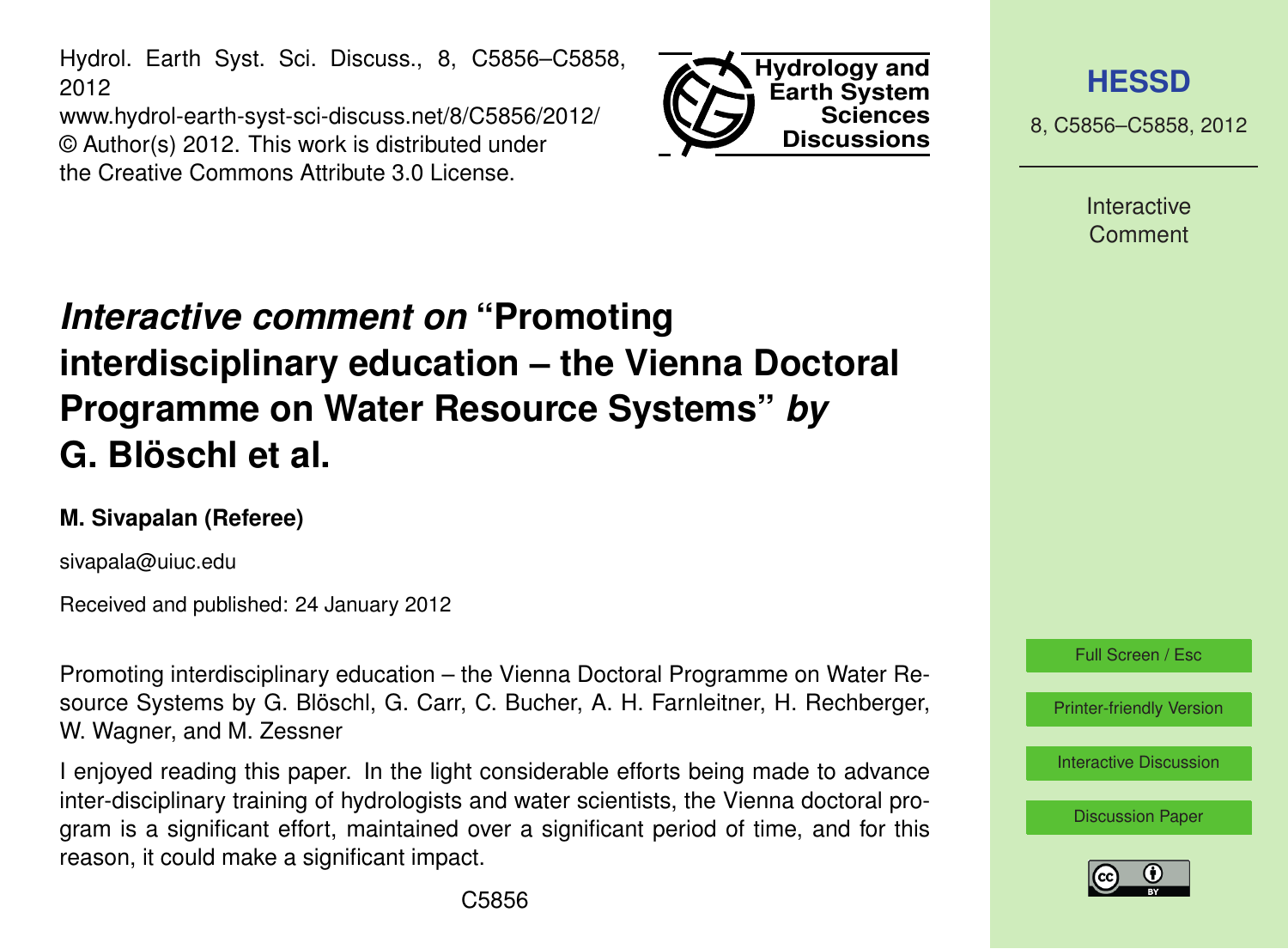My main complaint, and I raise this in the spirit of a "devil's advocate" is that the paper addresses the issues involved in setting up an inter-disciplinary education in a rather mechanical way. In particular, many of the things I read I have seen previously in successful inter-disciplinary undergraduate programmes (e.g., integrating the disciplines, maintaining depth, teaching subjects remote from the students' core training). Perhaps this is intended – but in my opinion there is an opportunity to aim higher. This one is a doctoral programme, focused on research (not just imparting knowledge, but generating new knowledge), and something more is expected. Besides, the Vienna Doctoral Programme is a rather unique one in terms of scope and funding, and one would not expect that it will be duplicated in other places (I hope it is, but think it is unlikely). So the mechanics is unlikely to be informative to educationists.

What would be more informative is if the interdisciplinary programme is leading to students asking and researching "new" questions, or address problems in novel ways. It is clear that the students are being provided opportunities to think broadly, share expertise together, and get exposed to broader thinking. However, is there evidence that this has led to new questions (that may not have been thought of), exposure to new concepts and new ways of doing things?

In a review of the University of Illinois Hydrologic Synthesis project, the advisory board consisting of Tom Dunne, Will Graf and Susan Avery, challenged the project leaders with criticism along these lines: "Much of the proposed work appears to us to be a search for highly detailed, multi-component explanations rather than multi-disciplinary syntheses relying on connections where one component offers most of the explanation".

Perhaps it is too soon to answer this question, but with such a highly funded interdisciplinary doctoral programme, I will be looking for new breakthroughs simply because the students are able to break down traditional barriers and constraints and look at problems with more freedom. The question is if this is happening already, and if so can the authors provide examples to illustrate it.

## **[HESSD](http://www.hydrol-earth-syst-sci-discuss.net)**

8, C5856–C5858, 2012

Interactive **Comment** 



[Printer-friendly Version](http://www.hydrol-earth-syst-sci-discuss.net/8/C5856/2012/hessd-8-C5856-2012-print.pdf)

[Interactive Discussion](http://www.hydrol-earth-syst-sci-discuss.net/8/9843/2011/hessd-8-9843-2011-discussion.html)

[Discussion Paper](http://www.hydrol-earth-syst-sci-discuss.net/8/9843/2011/hessd-8-9843-2011.pdf)